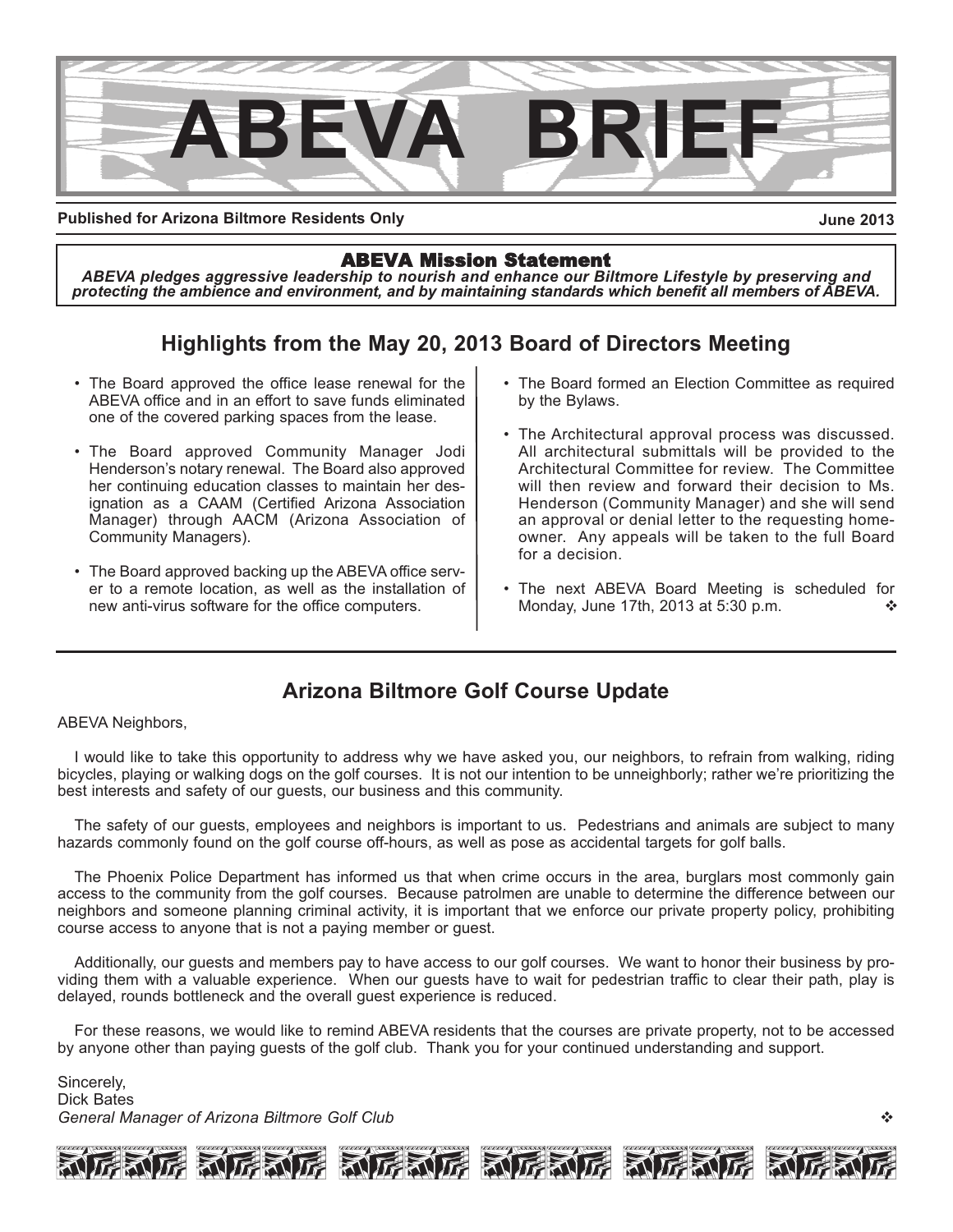

## **ARE YOU ONLINE?**

If you are online, could you share your email address with ABEVA? We promise to use it only to alert you when there is an important event occurring (e.g. a police emergency). If you have not shared your email address with ABEVA, please contact Community Manager Jodi Henderson at jhenderson@abeva.com.

## **Letter From Officer Ben Carro:**

ABEVA Residents:

It's about the time of year we remember there is not only one season in Arizona, but two. The heat of the summer is on its way and will soon take over the valley for the next several months. As your summer heats up, you may head out of town on vacation or perhaps you're going to visit a local resort for a stay-cation right here in Phoenix.

Wherever your summer plans bring you, please keep in mind the safety and security of your family and your pets. Please ensure your pets have sufficient shade and access to water at all times when outside day or night. Remember to lock your homes, set your alarms and secure your valuable items inside your vehicles. Let me remind you the bad guys are more excited about the weather change than we are. A hot summer day may disrupt the bad guy and his or her routine, however, the cooler nights offer longer business hours for their line of work.

As we rush from one air conditioned place to another, we will be focused on finding relief from the heat of the day among other things, our lives are busy. For the benefit of yourself, your community and your neighbors, please keep your eyes and ears open, identify suspicious activity and report it to the police by calling 602- 262-6151 or 911 if it is an emergency.

Ben Carro, Community Action Officer, Mountain View Precinct, 602-320-0394, "Policing with a Purpose"  $\cdot \cdot \cdot$ 

#### **Arizona Biltmore Resort Membership Information**

Several residents have inquired about the discounts available at the Biltmore Resort for members of ABEVA. ABEVA is not affiliated with the Biltmore; however, the Biltmore Resort does extend discounts to ABEVA members. With a Biltmore membership card you are entitled to receive a 15% discount at the Resort's restaurants and gift shops, as well as 15% off of spa services and guest rooms. Applications are available in the ABEVA office. Please contact us at either 602-955-1003 or jhenderson@abeva.com to receive a copy.

In addition to the Biltmore membership card, the Biltmore Resort also offers Spa Memberships, which will give you access to all of the resort amenities – including 8 sparkling pools, 6 tennis courts, a sport court, their State-of- the-Art fitness center, etc. There is a one-time initiation fee, as well as monthly dues for this membership. If you are interested, please contact Angela Battaglia, the Spa Operations/Sales Manager at the Resort at 602-955-6600 x2984 for more information.



#### **Valley Crest Landscape Maintenance Weed Prevention and Control**

Nothing takes away from a nice looking landscape more than weeds. Utilizing the right herbicides at the right time of year can help prevent them from germinating and eliminate the ones that do sprout.

Eco-friendly chemicals are the most efficient and cost effective way to help prevent and kill weeds. It is important to know the difference between the two types of weed control herbicides: pre-emergent and post-emergent.

**Pre-Emergent Herbicide -** Pre-emergent herbicide creates a temporary barrier on top of the soil that helps prevent new seeds from germinating. It is only effective in helping prevent weeds and will not affect those that are already visible. Pre-emergent can be applied in a granular or liquid form in granite, flower beds or turf and needs to be watered in within 30 to 90 days (depending on product), to be most effective. This can be done either by applying herbicide before a predicted rain or by using a garden hose. Applying half an inch of water helps the product to absorb into the soil. The longer the product sits on top of the soil without being watered in, the less effective it will be. The continued use of pre-emergent can build up a barrier in the soil so that fewer weeds slip through each year.

Rain causes weeds to grow, so one application of preemergent should be applied prior to the winter rainy season (December through March) and one prior to the summer monsoon season (July through September). December and July are the best months to apply preemergent in flower beds or granite. You can apply preemergent to areas of dormant Bermuda grass or established Ryegrass in the winter and to growing Bermuda in the late spring.

**Post-Emergent Herbicide -** The most effective kill method for actively growing or mature weeds is to apply post-emergent herbicide to the outer foliage. This causes the weed to yellow and die over the course of several days. It also prevents another weed from growing in the same spot. Applying postemergent to turf weeds in warmer months (daytime temperatures above 75 degrees) will kill the turf, as well. However, during the winter it is safe to spray a post-emergent herbicide on granite, flower beds, and non-overseeded Bermuda grass. The cold weather prevents dormant turf from absorbing the chemicals so the herbicide is concentrated on the turf weeds.

**Where To Buy -** All home improvement stores carry these herbicides, but in diluted formulas that will not be as effective. Landscape specialty stores, such as Horizon, John Deere or Ewing carry stronger products that should vield more consistent results.  $\cdot$ 



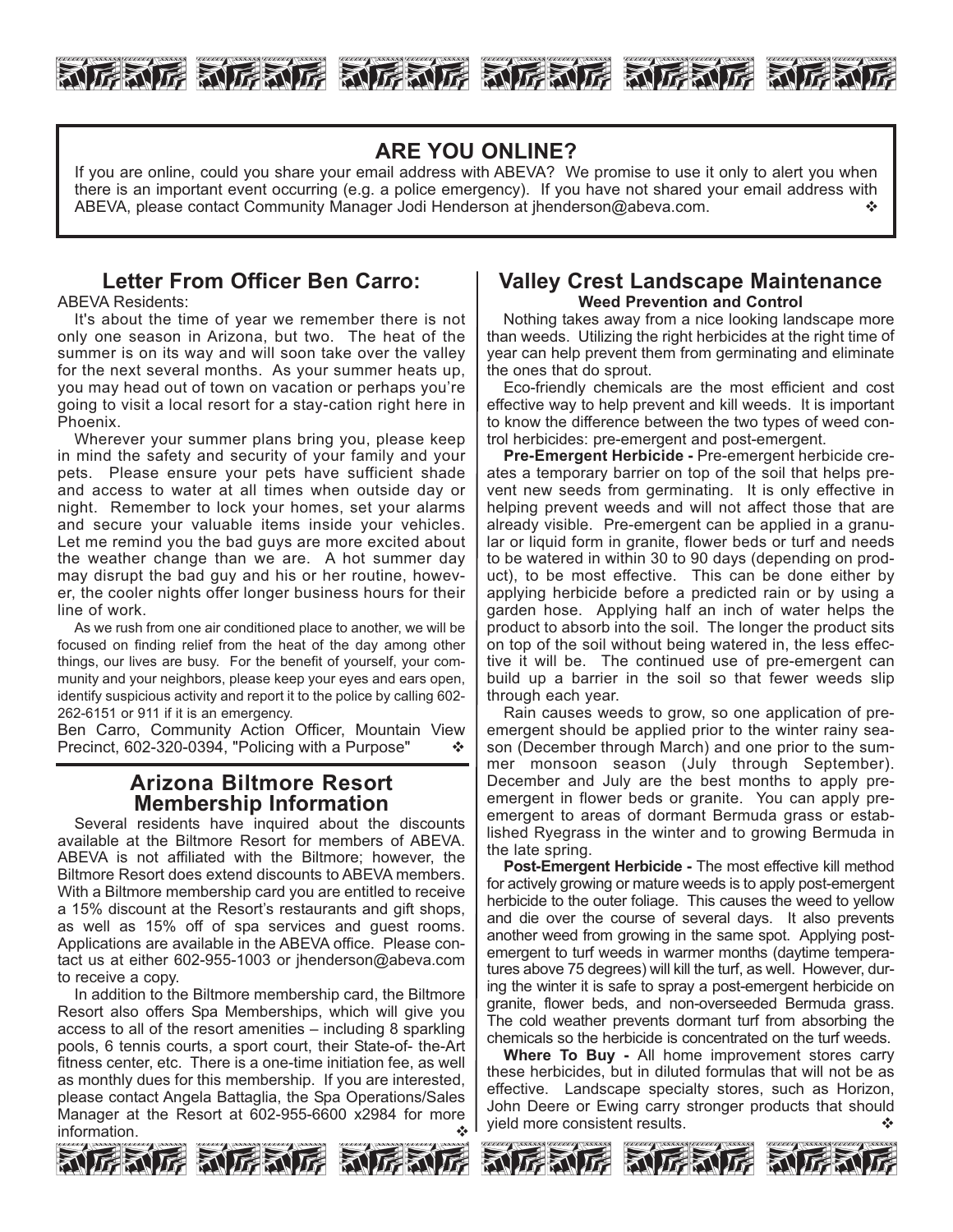

## **MEETINGS & LUNCHEONS**

### **Biltmore Area Partnership Luncheon**

The next Biltmore Area Partnership Networking luncheon will be on Tuesday, June 25, 2013 and will be held at Lon's at the Hermosa Inn.

The Guest Speaker will be Paul Penzone. A career police officer, Paul earned national and international recognition for his leadership in the capture of highvalue fugitives and take down of drug trafficking organizations. Since his retirement, Paul has dedicated his time to helping child abuse victims and preventing root causes of criminal activity through counseling services to young children. He will be speaking on Prevention of Violence in the Workplace.

Lon's at the Hermosa Inn is located at 5532 North Palo Cristi Road in Paradise Valley. Reservations are required by Friday, June 21, 2013. Networking will be from 11:30 a.m. to 12 noon, when lunch will be served. The guest will address the attendees from 12:30 to 1:00 p.m. The cost is \$30.00 for Members and Nonmembers. For additional information, please call Ed Rossi at (602) 957-6483. Reservations and checks should be sent to Biltmore Area Partnership at 3104 East Camelback Road, #174, Phoenix, AZ 85016. v

## **Biltmore Ladies Lunch Club**

The Biltmore Ladies Lunch Club (BLLC) will meet at Frank and Albert's on Tuesday, May 7th at 11:45 a.m. with La Rita Mason serving as the Coordinating Hostess. BYOM (Bring Your Own Money), order off the menu and come and enjoy lunch with ladies who live or work in the Biltmore area. You will receive notice of the actual day to meet for lunch via an e-mail from La Rita Mason.

If you want to be placed on the e-mail luncheon notification list, contact La Rita Mason at (602) 667-0002 or lrmason@arn.net.  $\cdot$ 

## **Biltmore Networking Group**

The Biltmore Networking Group monthly happy hour provides an excellent opportunity to meet and network with others in the Biltmore community. There is usually a group of about 60-80 professionals, including finance, fine arts, government, hospitality, law, marketing, medicine, real estate, technology and many more.

The upcoming happy hours are planned for **June 6, July 4, and August 1st from 5:30 to 7:30 p.m. at the Omaha SteakHouse Garden Lounge inside the Embassy Suites Phoenix Biltmore** located at 2630 East Camelback Road in Phoenix. There is no need to RSVP, and there is never a charge to attend these events. If you have any questions or would like to be added to the email list for monthly announcements, please contact Shahpar Shahpar at biltmorenetwork@gmail.com. Shahpar founded the Biltmore Networking Group in 2003.  $\div$ 

# **Camelback East Village Planning**

A developer presents the City Planning Department with plans. The plans are then given to the Camelback East Village Planning Committee for review and recommendations before they are passed on to the Planning Commission and then to the City Council.

The next meeting is scheduled for Tuesday, June 4th, 2013 at 6:00 p.m. at the Devonshire Senior Center, located at 2802 E. Devonshire (one block north of Indian School Road.) The meetings are open to the general public. For additional information or to confirm the meeting has not been cancelled or changed, please call Jacob Zonn, Camelback East Village Planner at 602-534-5829 or visit the website at www.phoenix.gov/PUBMEETC/indxhtml.html.







# **ABEVA Board of Directors**

**Jay Swart, President George King, Vice President Judith Shafkind, Treasurer Marcia Finberg, Secretary Mark Monserez Camille Ercolano George King Harvey Shrednick John Chilcott James Bell**

#### **ABEVA Office Information**

**2525 East Arizona Biltmore Circle, Building D, Ste. 145 Phoenix, Arizona 85016 Hours Mon.-Fri. 8:30 am-5 pm 602-955-1003 phone 602-955-1144 fax**

> **The** *ABEVA Brief* **Editor Marcia Finberg email: mfmba@aol.com**

**Roving Patrol: 602-369-4776**

**Police Dept. Non-Emergency: 602-262-6151**

**Resort Truck Parking on ABC Hotline 602-954-2573**

#### **Website Information**

Sign on to visit the website by going to www.abeva.com. If you do not yet have a login name and password, from the menu on the left choose e-forms, then choose login request, fill out the required information and click submit. We will send your pre-assigned login name and password back by email. You may read board minutes and the *ABEVA Brief* online.